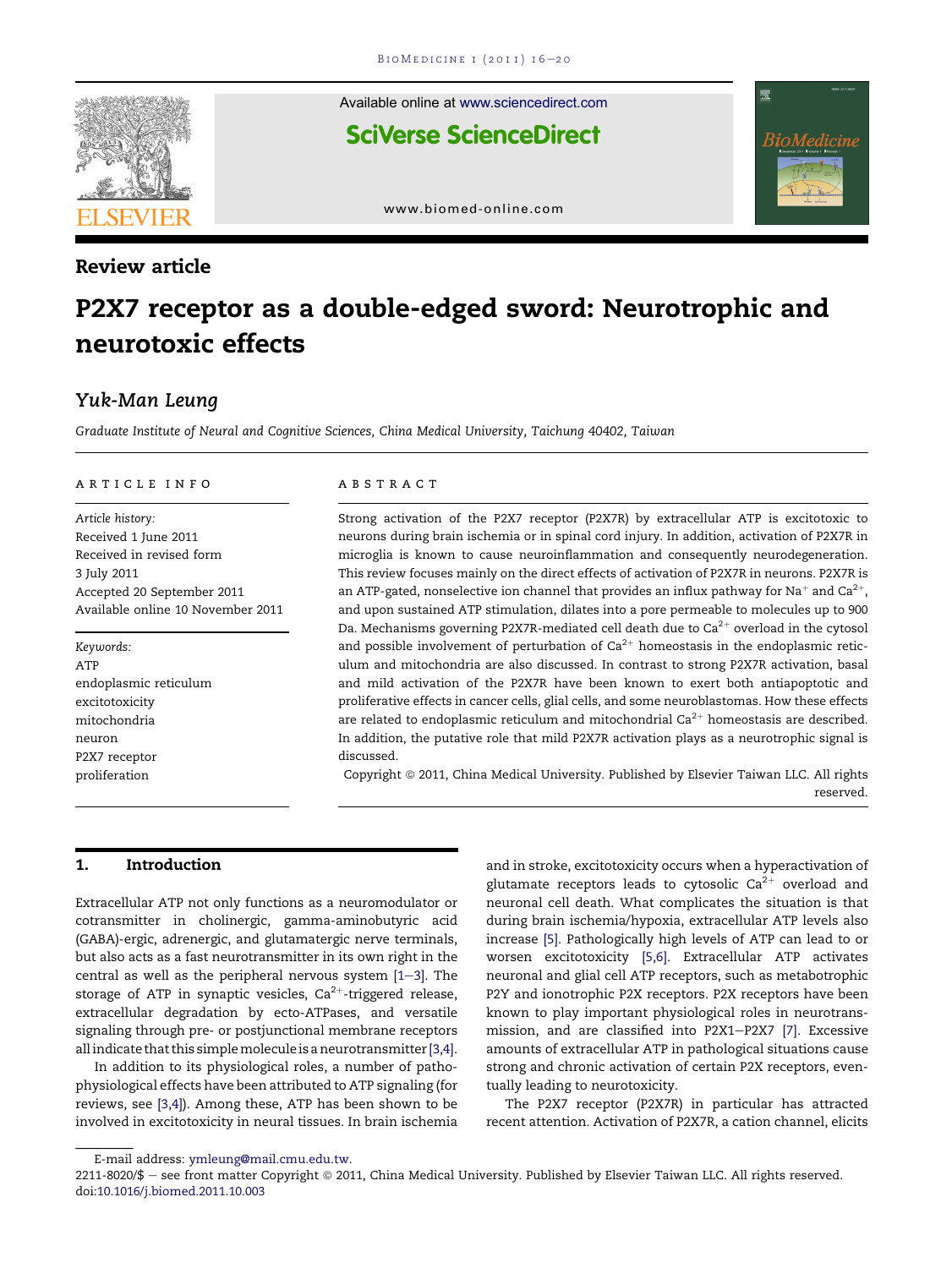substantial  $Ca^{2+}$  influx and exacerbates excitotoxicity. The P2X7R has traditionally been regarded as a cytotoxic receptor or a "cell death receptor." For instance, P2X7R stimulation in vivo is lethal to rat retinal ganglion neurons, especially in hypoxic conditions [\[8,9\]](#page-3-0). Activation of the P2X7R, together with nerve growth factor, aggravates hypoglycemia-induced cell death in cerebellar granule neurons [\[10\]](#page-4-0). P2X7R stimulation also causes necrotic death in SN4741 dopaminergic neurons derived from the substantia nigra of transgenic mouse embryos [\[11\]](#page-4-0) and accounts for neurotoxicity in spinal cord injury [\[12,13\]](#page-4-0). P2X7R stimulation is also cytotoxic to neural progenitor cells, thereby preventing successful implantation [\[14\]](#page-4-0). Interestingly, it has been shown that activation of P2X7R induces death of retinal cholinergic neurons during normal development, thus regulating the optimal density of these neurons [\[15\]](#page-4-0). P2X7R stimulation is detrimental not only to neurons, but also to glial cells. For instance, P2X7R stimulation is cytotoxic to microglial cells [\[16\]](#page-4-0) and causes damage to oligodendrocytes [\[17,18\].](#page-4-0) What worsens the situation is that, during cerebral ischemia, P2X7R expression has been shown to be upregulated [\[19\]](#page-4-0). Furthermore, in vitro ischemia has also been shown to enhance the sensitivity of P2X7R to ATP [\[20\]](#page-4-0).

It is conceivable that inhibition of P2X7R stimulation would offer neuroprotection. Thus, downregulation of P2X7R expression by retinoic acid might suppress cell death induced by 2′,3′-O-(4-benzoylbenzoyl)-ATP (BzATP, a selective P2X7R agonist) in human SH-SY5Y neuroblastoma cells [\[21\].](#page-4-0) Substantial ATP release and the subsequent activation of P2X7R have been shown to account in part for the neurotoxicity after spinal cord injury, and there is evidence that significant improvement in spinal cord function can be achieved following pharmacological blockade of P2X7R [\[12,13\].](#page-4-0)

# 2. The mechanism of P2X7R-mediated cytotoxicity

P2X7 receptors are distributed throughout the nervous system. These receptors are present in glial cells (astrocytes, microglia, and Schwann cells) as well as in sensory neurons, neurons in the brainstem, spinal cord, cerebral cortex, hippocampus, amygdala, cerebellum, thalamus, and several neuroblastoma cell lines [\[22\]](#page-4-0). One of the causes of P2X7Rmediated neurotoxicity is via activation of these receptors in microglial cells, which causes neuroinflammation (e.g., release of interleukin-1) and subsequent neurodegeneration. Therefore, pharmacological targeting of the P2X7R signaling pathway offers potential therapeutic opportunities for treating neurodegenerative diseases such as Alzheimer's disease and Parkinson's disease (for recent reviews, see [\[23,24\]\)](#page-4-0). This mechanism is not discussed in the present review article, but readers can consult recent reviews on this topic [\[23,24\].](#page-4-0) The other cause of P2X7R-mediated lethality is the direct death signal to the glia or neurons expressing P2X7R upon activation [\[22\].](#page-4-0) This review focuses mainly on the direct effect of P2X7R activation on neurons.

The P2X7 receptor is a nonselective cation channel pore that allows the influx of Na<sup>+</sup> and Ca<sup>2+</sup>. It is a homotrimer that becomes activated upon the binding of three ATP molecules

[\[25\].](#page-4-0) Each subunit has two transmembrane domains (TM1 and TM2), intracellular C- and N-termini and a large chunk of extracellular domain; the latter from each of the three subunits intertwine to surround a vertical cavity at the center.

P2X7R opens as a cation channel in response to high micromolar levels of ATP [\[25\].](#page-4-0) Opening of the channel allows for the influx of  $Ca^{2+}$  and Na<sup>+</sup>, and the resulting depolarization causes the opening of voltage-gated  $\text{Ca}^{2+}$  channels, which eventually leads to  $Ca^{2+}$  overload inside the cell. The high intracellular concentration of  $Ca^{2+}$  causes activation of nucleases and proteases (e.g., calpains), which results in cell death [\[26\].](#page-4-0)  $Ca^{2+}$  overload also leads to mitochondrial uptake of  $Ca^{2+}$  and the collapse of mitochondrial membrane potential, which eventually culminates in caspase activation and apoptosis [\[27\]](#page-4-0). Upon sustained exposure to millimolar concentrations of ATP, the P2X7R, instead of being desensitized, further "dilates" to a nonselective pore permeable to much larger ions such as N-methyl-D-glucamine; in fact, the dilated pore allows for the passage of hydrophilic molecules of up to 900 Da [\[7\]](#page-3-0). The mechanism for such pore dilation is not yet fully understood, but may involve rotation and separation of the transmembrane helices in the presence of continued ATP binding [\[25\].](#page-4-0) The consequent efflux of small and essential cellular constituents through the dilated pore inevitably aggravates cellular toxicity.

Another consequence of excitotoxicity is the perturbation of intracellular organelles that are responsible for handling  $Ca^{2+}$ , such as endoplasmic reticulum (ER) and mitochondria. Interestingly, a moderately augmented filling of the ER and mitochondria provides a pathway for P2X7R-triggered cell proliferation (see the section on basal or mild P2X7R stimulation as a neurotrophic signal).

# 3. Perturbation of ER and mitochondrial  $Ca^{2+}$ homeostasis

The ER performs several essential functions, namely, synthesis of proteins, post-translational modification and folding of proteins, degradation of malfolded proteins, and also intracellular  $Ca^{2+}$  storage. Many hormones or neurotransmitters, by activating G-protein-coupled receptors that are associated with phospholipase C, generate inositol-1,4,5 trisphosphate (IP<sub>3</sub>) and diacylglycerol from phosphatidyl-4,5bisphosphate (PIP<sub>2</sub>) cleavage. IP<sub>3</sub> binds to its receptor (IP3R, a Ca<sup>2+</sup>-release channel) in the ER and mobilizes Ca<sup>2+</sup> from intracellular  $Ca^{2+}$  stores, while diacylglycerol activates protein kinase C (see [\[28\]](#page-4-0) for a review). This bifurcating signaling pathway is responsible for the physiological versatility of many neurotransmitters and hormones.

After Ca<sup>2+</sup> mobilization from the store by IP<sub>3</sub>, the emptiness of the  $Ca^{2+}$  store triggers the opening of a store-operated  $Ca<sup>2+</sup>$  channel at the plasma membrane; this channel is now believed to be composed of the proteins stromal interaction molecule (as a sensor of the Ca<sup>2+</sup> content in the store) and Orai (the channel protein molecule at the plasma membrane; Orai is tethered to the stromal interaction molecule) [\[29\].](#page-4-0) Besides the IP<sub>3</sub>-sensitive Ca<sup>2+</sup> pool, there is also the ryanodinesensitive pool; millimolar levels of caffeine or low micromolar concentrations of ryanodine bind to the ryanodine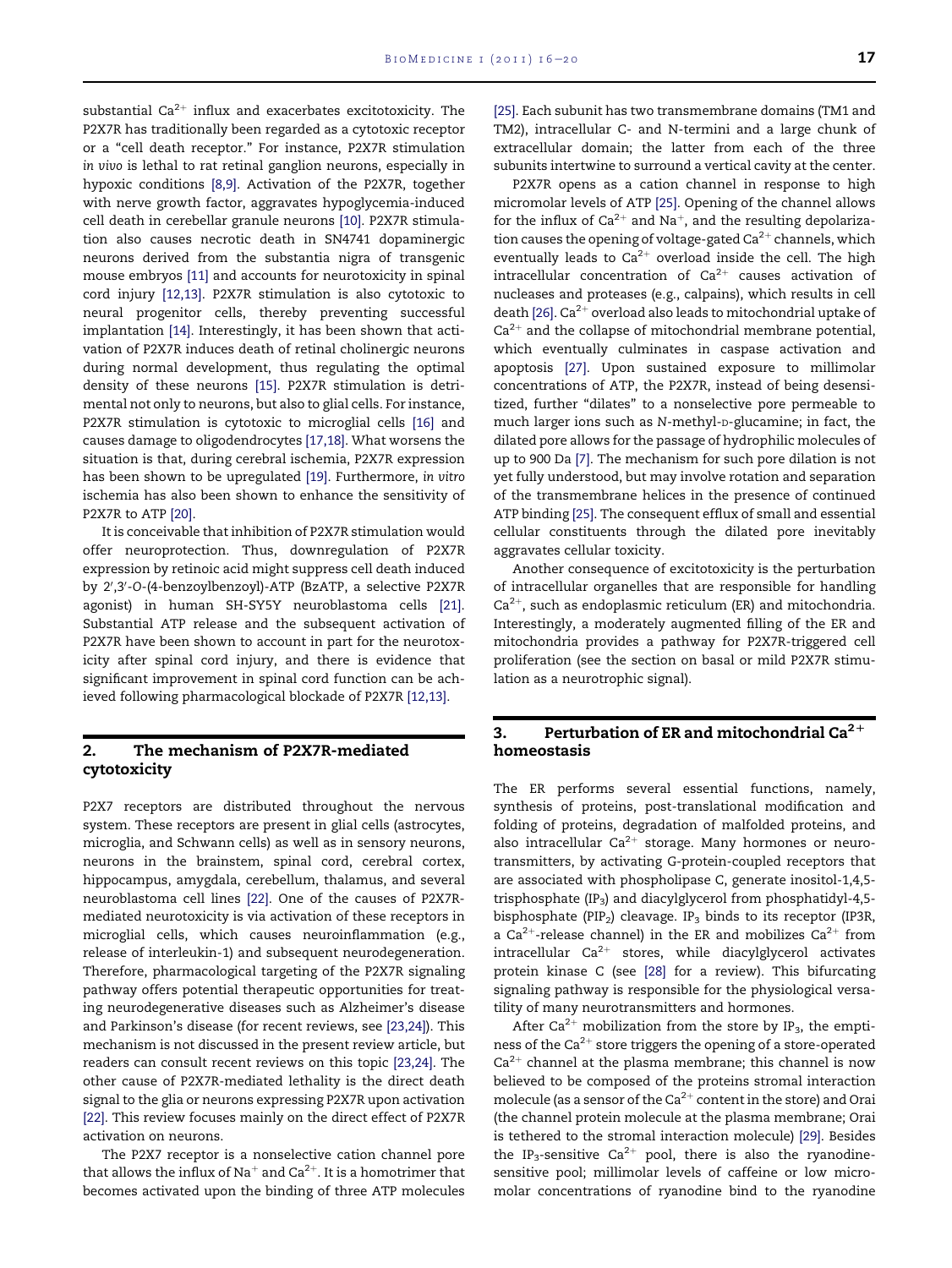receptor (RYR, a  $Ca^{2+}$ -release channel), which results in the release of intracellular  $Ca^{2+}$ . The physiological agonist of RYR has been proposed to be cADP-ribose (for a review, see [\[30\]\)](#page-4-0). Interestingly, cytosolic  $Ca^{2+}$  acts as a co-agonist of IP3R and RYR. Therefore, high cytosolic  $Ca^{2+}$  levels could result in a Ca<sup>2+</sup>-induced Ca<sup>2+</sup> release (CICR) phenomenon [\[28,30\].](#page-4-0)

Stress to the ER can be caused by hypoxia, toxins, protein synthesis overload, mutations causing protein malfolding, and perturbations of ER Ca<sup>2+</sup> stores [\[31\].](#page-4-0) Sustained reduction in  $Ca^{2+}$  content inside the ER is a strong ER stress signal. For example, cyclopiazonic acid, which acts as a  $Ca^{2+}$  store depletor by inhibiting the sarcoplasmic/ER  $Ca^{2+}$  ATPase, can induce ER stress by emptying the ER of its store of  $Ca^{2+}$ . It should be noted that  $Ca^{2+}$  overload could potentially, via the CICR mechanism mentioned above, aggravate neuronal excitotoxicity by releasing more stored  $Ca^{2+}$  into the cytosol and by causing more depletion of the ER Ca<sup>2+</sup> pool [\[32\]](#page-4-0), presumably causing more ER stress.

Whether, and to what extent, ER stress contributes to excitotoxicity in neurons is not fully understood. For instance, whether glutamate-mediated neuronal excitotoxicity involves ER stress still remains controversial. Kainic acid, a glutamate receptor agonist, causes hippocampal neuronal cell death, disintegration of the ER membrane, and appearance of ER stress proteins such as Bip, C/EBP homologous protein, and caspase-12 [\[33\]](#page-4-0). N-methyl-D-aspartate (NMDA), an agonist of another glutamate receptor subtype, has been shown to induce ER stress in rat retinal ganglion RGC-5 cells [\[34\]](#page-4-0). Conversely, it has been demonstrated in vitro and in vivo that NMDA receptormediated excitotoxic apoptosis of neurons in rat cerebellum, cortex, and hippocampus occurs without any indication of ER stress [\[35\]](#page-4-0). ATP-mediated (through P2X7R) neuronal excitotoxicity has been recognized and is known as one of the multiple factors that cause excitotoxicity [\[5,17\].](#page-3-0) However, no published information is hitherto available about whether P2X7R-mediated neurotoxicity involves ER stress. We have found that exposure of differentiated neuronal NG108-15 cells to 100 µM BzATP leads to P2X7R activation and the subsequent depletion of  $Ca^{2+}$  stores, ER stress, and eventually cell death (unpublished observation). Further research is needed to investigate how  $Ca^{2+}$  stores are depleted and whether the depletion involves the CICR mechanism.

 $\rm Ca^{2+}$  overload in neurons may also lead to an increase in mitochondrial Ca $^{2+}$  levels via Ca $^{2+}$  transfer from the ER to the mitochondria [\[36\].](#page-4-0)  $Ca^{2+}$  release via the IP3R creates a very high  $Ca<sup>2+</sup>$  concentration in the ER-mitochondria cleft, which allows  $Ca^{2+}$  to enter the mitochondria via a complex formed by the IP3R and voltage-dependent anion channel (VDAC, located in the outer mitochondrial membrane).  $Ca^{2+}$  subsequently enters the matrix, presumably via the  $Ca^{2+}$  uniporter in the inner mitochondrial membrane [\[36\]](#page-4-0). When the mitochondrial matrix  $Ca^{2+}$  level reaches a toxic threshold, the permeability transition pore opens and leads to loss of ion and solutes to the cytosol, collapse of mitochondrial membrane potential, and activation of the apoptotic cascade [\[36\].](#page-4-0) It would be interesting to evaluate whether strong P2X7R activation in neurons leads to a  $Ca^{2+}$  transfer from ER to mitochondria, and if that is the case, how it occurs. Does it occur via the IP3R-VDAC complex? Further investigations are needed to answer such questions.

### 4. Basal or mild P2X7R stimulation as a neurotrophic signal?

Although high (i.e., millimolar) levels of ATP have been shown to be cytotoxic, studies by Di Virgilio and colleagues in the past 10 years have revealed that the basal activities of the P2X7R cause antipoptotic as well as proliferative effects. For example, transfection of P2X7R-deficient lymphoid cells with P2X7R was shown to lead to cell proliferation in the absence of serum [\[37\]](#page-4-0). This initially surprising finding was subsequently confirmed by studies showing that several tumor cells had high levels of P2X7R expression [\[38](#page-4-0)-[40\].](#page-4-0) The presence of P2X7R (by transfection of P2X7R in HEK293 cells) allows a tonic, albeit mild, stimulation resulting in raised membrane potential and  $Ca^{2+}$  levels in the mitochondria, and higher intracellular ATP content, and allows cells to grow in serumfree medium [\[39\]](#page-4-0). Such basal stimulation is maintained by the autocrine release of endogenous cellular ATP, since degradation of extracellular ATP by apyrase abolishes cell proliferation. Chelation of extracellular  $Ca^{2+}$  by EGTA also abolishes cell growth. It is, therefore, hypothesized that the tonic activation of P2X7R allows for a continuous small flux of  $Ca^{2+}$  into the mitochondria, which mildly raises the mitochondrial  $[Ca^{2+}]$ , and leads to increased oxidative phosphorylation and increased mitochondrial potential, and thus increased levels of ATP production. The enhancement in energy production is beneficial for cell growth and survival.

However, if the P2X7R-transfected cells are strongly stimulated by exogenous ATP, cytosolic  $[Ca^{2+}]$  markedly increases and mitochondria become overloaded with  $Ca^{2+}$ , leading to a collapse of mitochondrial membrane potential and eventually apoptosis [\[39\]](#page-4-0). Interestingly, in the same study, it was found that the P2X7R transfectants and the mock control did not differ in their basal cytosolic  $[Ca^{2+}]$ , suggesting that the weak flux of extracellular  $Ca^{2+}$  through the P2X7R could be taken up into the mitochondria, possibly via the ER, without causing any elevation in cytosolic  $[Ca^{2+}]$ . The abovementioned proposal that  $Ca^{2+}$  passes through the ER to reach the mitochondria is supported by further findings by the same group that P2X7R transfection in HEK293 cells augments  $Ca^{2+}$  filling of the ER (i.e., resulting in higher ER  $Ca^{2+}$  levels) [\[41\]](#page-4-0).  $Ca^{2+}$  transfer from ER to mitochondria may occur via the IP3R-VDAC complex (see the previous section). P2X7R transfectants are more resistant to ceramide- and staurosporineinduced apoptosis; they also respond to agonists with larger  $Ca<sup>2+</sup>$  signals in the cytosol and mitochondria, offering these transfectants survival advantages upon stimulation by  $Ca^{2+}$ mobilizing agents [\[41\]](#page-4-0). Those authors also observed that, in the P2X7R transfectants, there was a stronger activation of nuclear translocation of nuclear factor of activated T cell complex 1 (NFATc1); this activation is considered essential for growth since pharmacological blockade of NFATc1 activation has been shown to abolish the growth effect in P2X7R transfectants.

Does stimulation of P2X7 receptors also enhance cell growth of or protect neuronal cells? Raffaghello et al. [\[42\]](#page-4-0) have shown that P2X7R stimulation by millimolar levels of ATP or BzATP does not kill but causes  $Ca^{2+}$  elevation, plasma membrane depolarization, and enhanced growth of human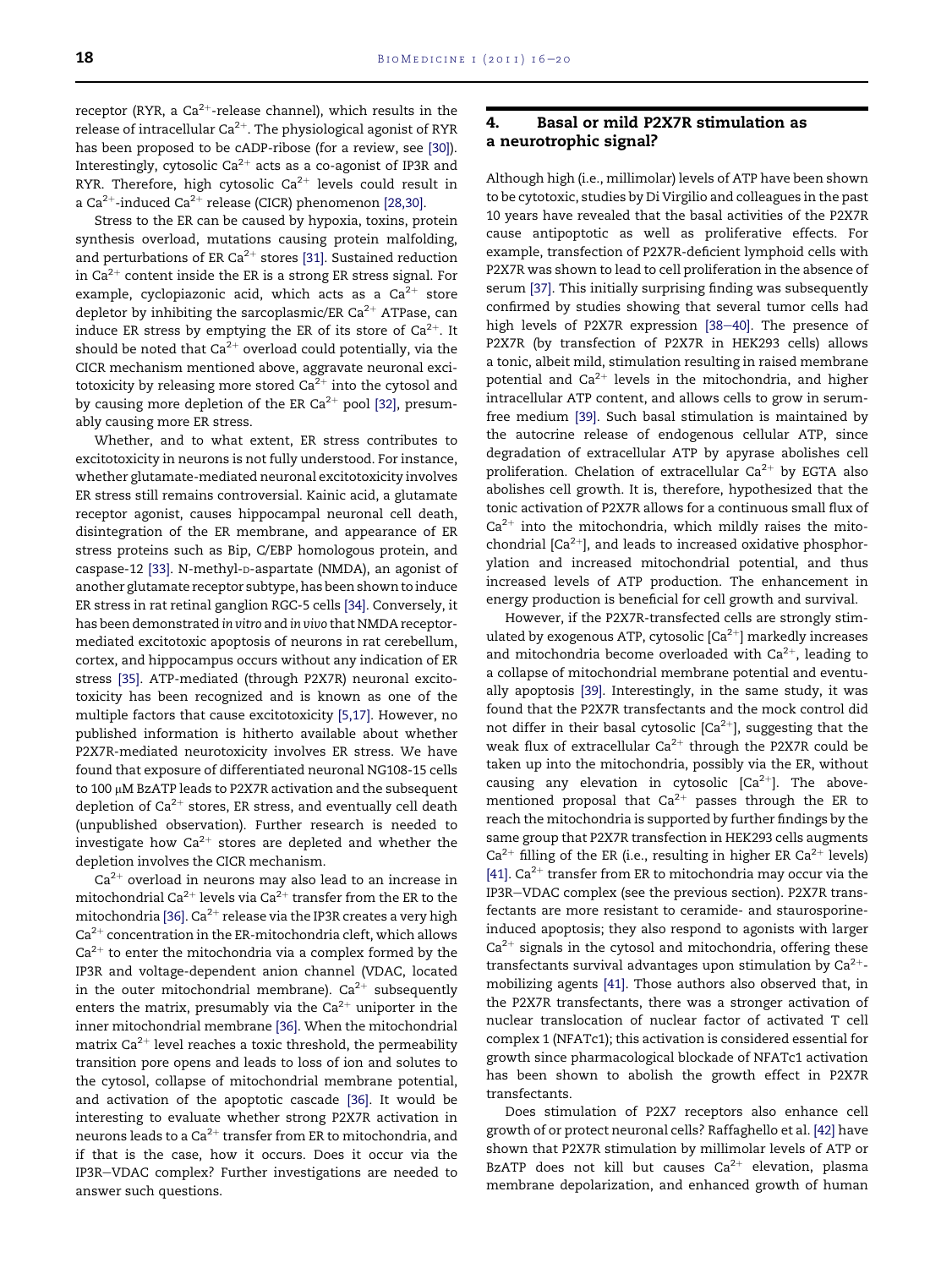<span id="page-3-0"></span>

Fig.  $1 - NG108-15$  cell death due to incubation in low serum (0.5% fetal bovine serum) was partially reversed by a low concentration of 2′,3′-O-(4-benzoylbenzoyl)-ATP (BzATP). Cells were incubated in medium containing only 0.5% FBS with or without 1 or 5  $\mu$ M BzATP, and cell viability was determined by a trypan blue exclusion test on different days. Results are mean ± standard error from four separate experiments.

neuroblastoma cells. It is noteworthy that such stimulation with maximal agonist concentrations only triggers a relatively small rise in cytosolic  $Ca^{2+}$  levels, which may not suffice to cause Ca<sup>2+</sup> overload. The reason for this weak Ca<sup>2+</sup> signal (by maximal agonist concentration) is unclear. This stimulation does not trigger caspase-3 pathways, but instead causes growth promotion due to release of substance P by nucleotideactivated cells, acting via a autocrine/paracrine pathway [\[42\].](#page-4-0) More recently, P2X7R activation was also shown to be important in sustaining mouse N2a neuroblastoma cell viability [\[43\]](#page-4-0).

We have been investigating whether weak stimulation of P2X7R could be neuroprotective in differentiated neuronal cell lines. In NG108-15 cells induced to differentiate by retinoic acid and forskolin, cells cease to divide and begin to develop long neurites characteristic of neurons. As shown in Fig. 1, differentiated control cells died over time when they were kept in low-serum (0.5% fetal bovine serum)-containing culture medium. Addition of a low concentration (5  $\mu$ M) of BzATP increased cell survival significantly at day 4. This result suggests that weak P2X7R stimulation could be neuroprotective. We are in the process of delineating the protective mechanisms involved. Does the protection happen via mildly enhancing the filling of ER and mitochondria? It will also be of importance to examine whether similar protection would occur in primary neuron cultures. On the other hand, it would be interesting to examine whether a mild and tonic activation of P2X7R could provide a trophic signal to neural progenitor cells.

Basal P2X7R stimulation can also lead to microglial proliferation. For example, small interfering RNA knockdown of P2X7R expression or pharmacological blockade of P2X7R has been shown to markedly inhibit microglial growth [\[44\].](#page-4-0) In addition, it has been reported that overexpression of P2X7R alone (without inflammatory stimuli) suffices to stimulate proliferation of microglia in rat primary hippocampal cultures; this trophic effect has been shown to be abolished by selective P2X7R antagonists [\[45\]](#page-4-0).

## 5. Conclusion and perspectives

The basal activities, or weak stimulation, of P2X7R appear to be important for the growth of a number of cancer cells, including neuroblastoma cells. Such mild activation may not involve large pore formation, and would allow a small  $Ca^{2+}$ influx to enhance the filling of ER and the subsequent raising of mitochondrial Ca<sup>2+</sup> levels. Whether this mild stimulation of P2X7R is neuroprotective or even beneficial to the growth of neural progenitor cells warrants future in-depth exploration. Basal or weak P2X7R activities appear to promote glial cell activation and proliferation, but may lead to neuroinflammation and eventually neurodegeneration. Strong stimulation of P2X7 receptors, which is likely to involve large and nonselective pore formation, leads to cell death of both neurons and certain glial cells. Therefore, inhibition of P2X7R stimulation would offer dual neuroprotection: prevention of neuronal cell death and suppression of microglial activation. If mild P2X7R stimulation is trophic to neural progenitor cells, caution has to be exercised when P2X7R antagonists are administered as potential neuroprotective drugs.

# Acknowledgments

Y.M.L. would like to thank the China Medical University, Taiwan, and the Taiwan National Science Council for providing the following grants (CMU99-S-16; NSC 97-2320-B-039-029- MY3). Technical help provided by C.C. Chao is much appreciated.

#### references

- [1] Edwards FA, Gibb AJ. ATP  $-$  a fast neurotransmitter. FEBS Lett 1993;325:86-9.
- [2] Burnstock G. Noradrenaline and ATP: cotransmitters and neuromodulators. J Physiol Pharmacol 1995;46:365-84.
- [3] Zimmermann H. ATP and acetylcholine, equal brethren. Neurochem Int 2008;52:634-48.
- [4] Burnstock G. Physiology and pathophysiology of purinergic neurotransmission. Physiol Rev 2007;87:659-797.
- [5] Skaper SD, Debetto P, Giusti P. The P2X7 purinergic receptor: from physiology to neurological disorders. FASEB J;24:  $337 - 345.$
- [6] Matute C, Alberdi E, Domercq M, Sánchez-Gómez MV, Pérez-Samartín A, Rodríguez-Antigüedad A, et al. Excitotoxic damage to white matter. J Anat 2007;210:693-702.
- [7] Jarvis MF, Khakh BS. ATP-gated P2X cation-channels. Neuropharmacology 2009;56:208-15.
- Hu H, Lu W, Zhang M, Zhang X, Argall AJ, Patel S, et al. Stimulation of the P2X7 receptor kills rat retinal ganglion cells in vivo. Exp Eye Res 2010;91:425-32.
- [9] Sugiyama T, Oku H, Shibata M, Fukuhara M, Yoshida H, Ikeda T. Involvement of P2X7 receptors in the hypoxia-